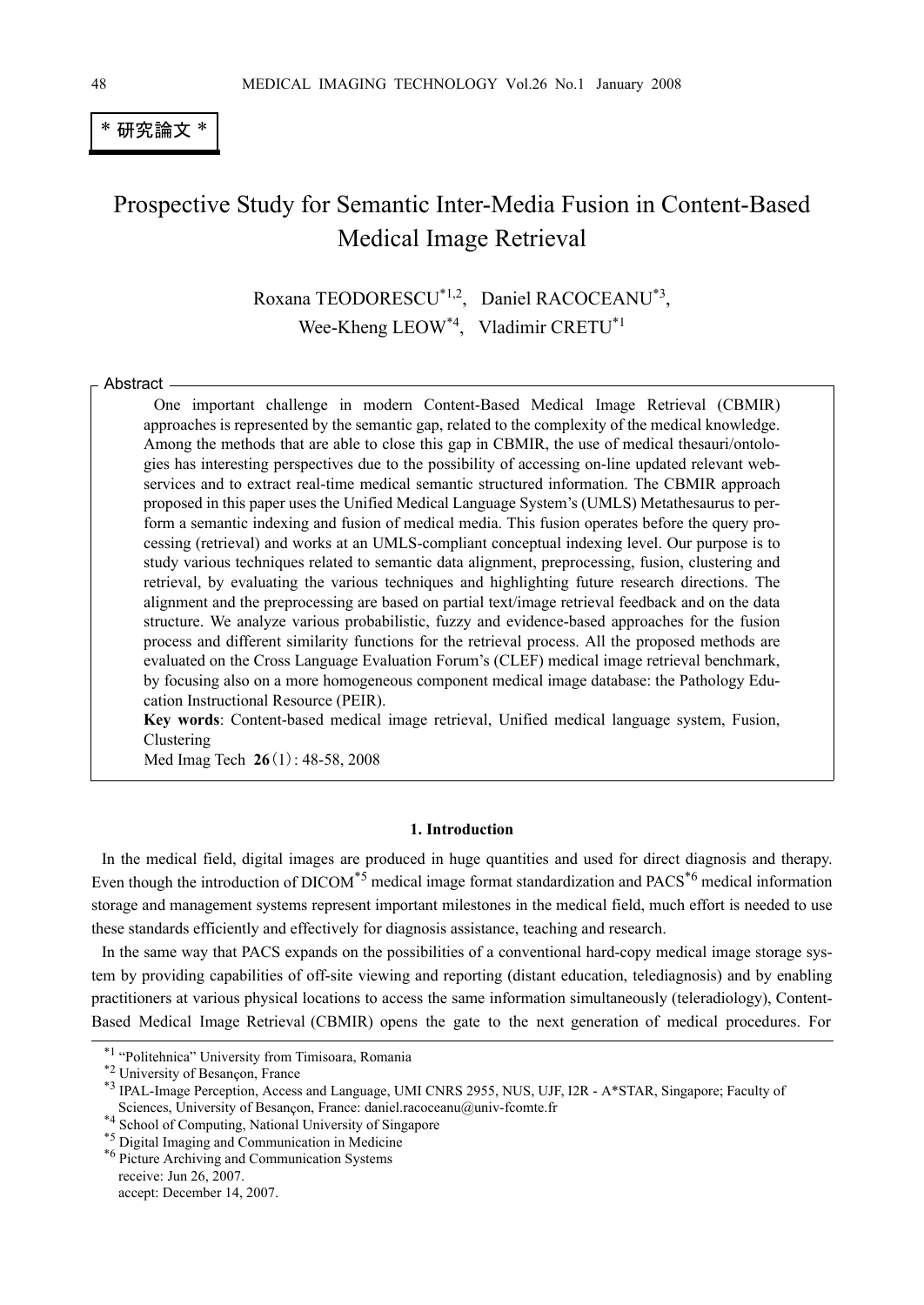instance, CBMIR systems could provide advanced diagnosis assistance, setup semantic links between the related medical information for improving patient health care. Furthermore, in the near future, data-mining could be used for research applications, for the medical queries expansion and for all the potential Evidence-Based Medicine (EBM) and Image Based Reasoning (IBR)〔1, 2〕 applications generated by the similarity-based image retrieval. Finally, decision support systems in radiology and computer-aided diagnostics for radiological practice need powerful data and meta-data management and retrieval〔3, 4〕.

Even if the image-based queries will most likely not be able to replace text-based ones, they have the potential to be a very good complement to text-based search, based on their visual characteristics. Accordingly, we propose a general semantic CBMIR system using a web-available medical metathesaurus - UMLS (Unified Medical Language System<sup> $\pi$ </sup>, by treating the fusion between the conceptual indexes of the medical images and medical reports. This approach has the advantage of using an up-to-date medical metathesaurus (updates are published many times a year), taking into account many languages, a huge number of biomedical concepts and essential symbolic and statistic relations between them. This structured medical metathesaurus offers the opportunity of homogeneous fusion between UMLS-compliant concepts coming from different medical media (images, reports ...), but also automatic query expansion and rule extraction.

This paper is organized as follows: section 2 summarizes a brief state-of-the-art in CBMIR, focusing on actual challenges like the semantic gap and the use of complementary medical media. The following section is dedicated to the fusion methodology, including a comparative study of probabilistic, fuzzy and evidence-based theoretical techniques. A study of a post-fusion clustering that is able to decrease the retrieval processing time, with perspectives to create medically meaningful clusters, is introduced in the section 4. Similarity measures and techniques are studied in section 5 and the results obtained on the CLEF 2006 medical image retrieval benchmark are presented in section 6. The study ends with the main conclusions and future research directions in section 7.

#### **2. Brief overview of content-based medical image retrieval systems**

Content-based image retrieval (CBIR) is the application of computer vision to the image retrieval problem, i.e., the problem of searching for digital images in large databases. "Content-based" means that the search makes use of the contents of the images themselves, rather than relying on textual annotation or human-input metadata.

The visual features used for indexing and retrieval are classified in〔5〕 into three classes:

- primitive features that are low-level features such as color, shape and texture;
- logical features that are medium-level features describing the image by a collection of objects and their spatial relationships;
- abstract feature that are semantic and contextual features.

The obvious loss of information from image data to a representation by abstract features is called the semantic gap 〔6〕 and constitutes nowadays a major research topic in this field. In order to close this semantic gap to improve retrieval performances, specialized retrieval systems have been proposed in literature. Indeed, the more specialized the application is for a limited domain, the smaller the gap can be made using domain knowledge  $(7{\sim}9)$ . Nonetheless, the concepts for medical image retrieval are limited to a particular modality, organ, or diagnostic study and, hence, usually not directly transferable to other medical applications [10].

In [10] the authors propose a general content-based Image Retrieval in Medical Applications (IRMA). This system aims at developing and implementing high-level methods for CBMIR with applications in medical-diagnosis tasks on radiological image archive. Based on a general structure for semantic image analysis that results in 6 layers of information modeling, IRMA is implemented with distributed system architecture suitable for large databases. Until now, this system was only used for basic queries regarding the category of images (modality, orientation, body region, biological system).

Another important reference in CBMIR systems is the medGIFT project〔11〕. Textual information as well as structured information plays a much more important role in the medical field. Pre-treatment of images is performed.

<sup>\*7</sup> UMLS - http://www.nlm.nih.gov/research/umls/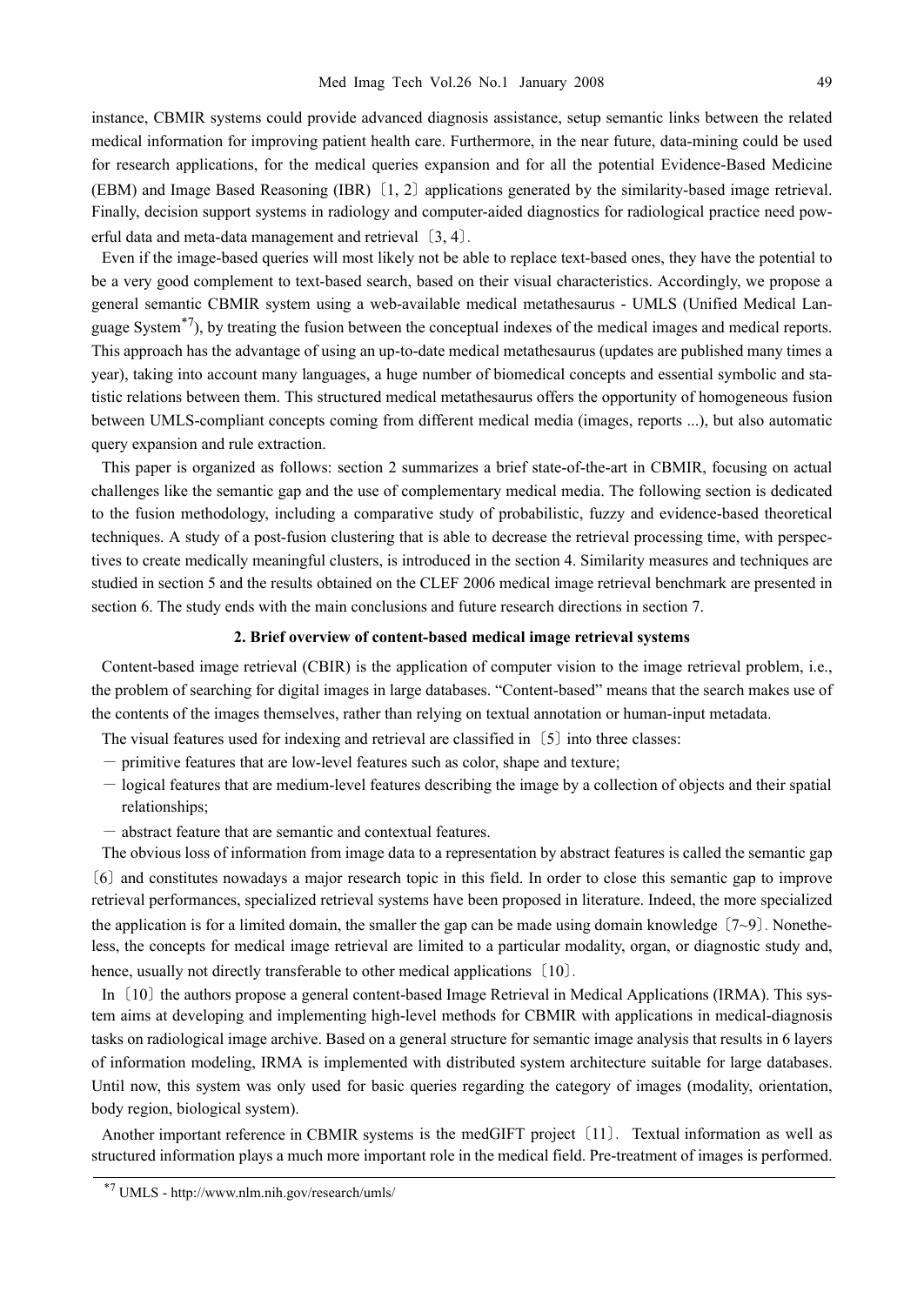This includes the removal of the background to concentrate research on the main part of the image as well as segmentation of specific objects for retrieval.

Efficient and discriminative content-based indexing of medical imaging still remains a difficult challenge. Nowadays, classical visual parameters extraction methods have reached a limit, relating to the use of the medical knowledge. Integrating the medical domain knowledge into the indexing and retrieval algorithms will certainly constitute one of the main research topics of the CBMIR.

Our CMBIR approach uses Metathesaurus UMLS Knowledge Source. The medical report indexes, represented by corresponding UMLS concepts have associated frequency/inverse frequency parameters. According to the one-versus-all (OVA) approach, Support Vector Machine (SVM) classifiers have been used for the global images to obtain UMLS concepts based on a supervised learning set. The objective of our work is situated after the partial media indexing by focusing on a homogeneous way of fusing the semantic UMLS indexes of the medical images and medical reports, in order to enhance the performances of CBMIR system.

#### **3. Inter-media fusion**

Steinberg et al.〔12〕 define data fusion as *the process of combining data to refine state estimates and predictions*, suggesting that data fusion contains information fusion and sensor fusion, the difference between the two being made by the process of correlation or estimation used.

Composed of a collection of medical reports and a collection of medical images, our database represents a *medical multimedia database*. In the fusion process, the starting point is given by the data obtained from the image and text indexing processes. Through the fusion process, we obtain a combination of concepts that we refer to as *medical case indexes*.

Certain characteristics are extracted from the medical image, whereas some specific elements can only be extracted from the text documents such as medical reports. By trying to extract the similar medical cases based only on medical images (MAP<sup>\*8</sup> 9%) or on the medical report (MAP 17%) we loose part of the information. By fusing the common concepts from the medical image(s) corresponding to a certain medical report, we try to give more importance to those concepts, because they are found in both sides. In this case the information is not lost, but it is used for a better extraction and the specific concepts complete each other. The fusion presented in this article consists of five steps: Pre-processing, Fusion, Similarity computation, Content-Based Medical Image Retrieval part and Evaluation of results. All these steps are developed in the following subsections. As shown in **Fig. 1** the input data in this system from the image part represents the *concept identifiers* (from UMLS) and the trust degree generated by the SVMs. Each UMLS Concept Unique Identifier (CUI) extracted from the medical reports has an associated tf/idf (term frequency / inverse document frequency) value. The common concepts are then fused using one of



\*8 The mean average precision-defined in section 3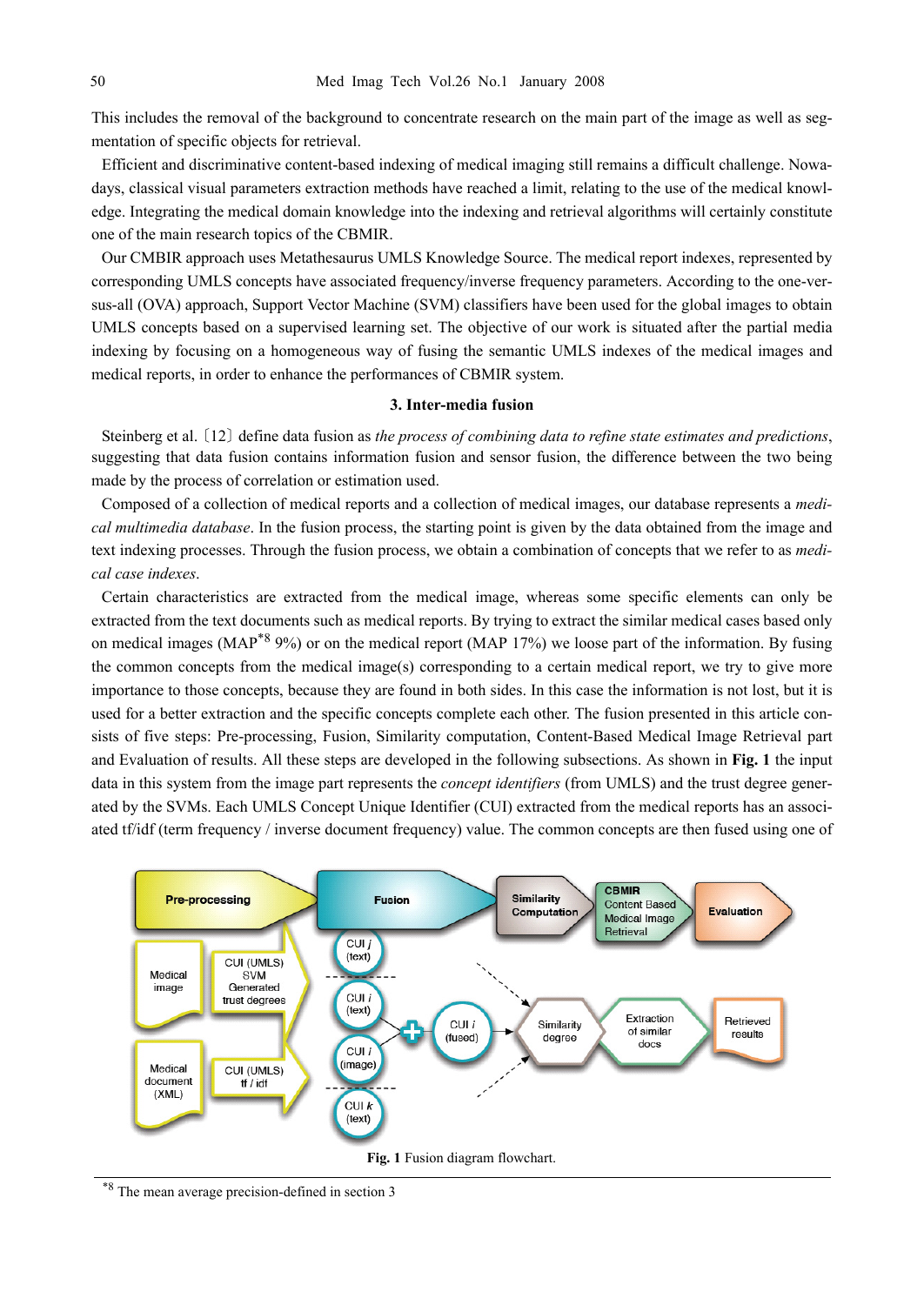the fusion operators. All the concepts, the *fused* ones and those that are not common, are used to find the documents that are similar with the ones in the query. Those documents are stored in the database as *dictionaries* that contain the concepts from the medical report and their attached image(s). These dictionaries are classified using the *clustering* technique presented in section 4. When we look for a specific document, the *similarity computation* searches for the documents that have the most concepts in common with the ones found in the query. The value given by the similarity computation part reveals the similar cases with the query. Using the identifiers from the dictionaries the actual images and the XML documents can be displayed and shown in the last step of the system.

#### **1**)**Preprocessing**

In the clinical practice, a medical case constitutes one or more medical reports and one or more associated medical images. In our approach, we consider decomposition into elementary medical cases c formed by one medical report and one associated medical image. The combination of the elementary cases can give a reconstruction of the original medical case.

The elementary medical case c thus includes indexing of the associated image and medical report:

$$
\Lambda_{txt}^c = \begin{bmatrix} CUI_{i_1}, \lambda_{txt_{i_1}}^c \\ \dots & \dots \\ CUI_{i_n}, \lambda_{txt_i}^c \end{bmatrix}, \ \Lambda_{img}^c = \begin{bmatrix} CUI_{j_1}, \lambda_{img_{j_1}}^c \\ \dots & \dots \\ CUI_{i_n}, \lambda_{img}^c \end{bmatrix}
$$
 (1)

$$
\begin{array}{c}\n\mathbf{L} \quad \cdots \quad \mathbf{L} \quad \mathbf{L} \quad \mathbf{L} \quad \mathbf{L} \quad \mathbf{L} \quad \mathbf{L} \quad \mathbf{L} \quad \mathbf{L} \quad \mathbf{L} \quad \mathbf{L} \quad \mathbf{L} \quad \mathbf{L} \quad \mathbf{L} \quad \mathbf{L} \quad \mathbf{L} \quad \mathbf{L} \quad \mathbf{L} \quad \mathbf{L} \quad \mathbf{L} \quad \mathbf{L} \quad \mathbf{L} \quad \mathbf{L} \quad \mathbf{L} \quad \mathbf{L} \quad \mathbf{L} \quad \mathbf{L} \quad \mathbf{L} \quad \mathbf{L} \quad \mathbf{L} \quad \mathbf{L} \quad \mathbf{L} \quad \mathbf{L} \quad \mathbf{L} \quad \mathbf{L} \quad \mathbf{L} \quad \mathbf{L} \quad \mathbf{L} \quad \mathbf{L} \quad \mathbf{L} \quad \mathbf{L} \quad \mathbf{L} \quad \mathbf{L} \quad \mathbf{L} \quad \mathbf{L} \quad \mathbf{L} \quad \mathbf{L} \quad \mathbf{L} \quad \mathbf{L} \quad \mathbf{L} \quad \mathbf{L} \quad \mathbf{L} \quad \mathbf{L} \quad \mathbf{L} \quad \mathbf{L} \quad \mathbf{L} \quad \mathbf{L} \quad \mathbf{L} \quad \mathbf{L} \quad \mathbf{L} \quad \mathbf{L} \quad \mathbf{L} \quad \mathbf{L} \quad \mathbf{L} \quad \mathbf{L} \quad \mathbf{L} \quad \mathbf{L} \quad \mathbf{L} \quad \mathbf{L} \quad \mathbf{L} \quad \mathbf{L} \quad \mathbf{L} \quad \mathbf{L} \quad \mathbf{L} \quad \mathbf{L} \quad \mathbf{L} \quad \mathbf{L} \quad \mathbf{L} \quad \mathbf{L} \quad \mathbf{L} \quad \mathbf{L} \quad \mathbf{L} \quad \mathbf{L} \quad \mathbf{L} \quad \mathbf{L} \quad \mathbf{L} \quad \mathbf{L} \quad \mathbf{L} \quad \mathbf{L} \quad \mathbf{L} \quad \mathbf{L} \quad \mathbf{L} \quad \mathbf{L} \quad \mathbf
$$

$$
\lambda_{img_{j_q}}^c = \mu_{img_{j_q}}^c * \nu_{img_{j_q}}^c * \omega_{img_{j_q}}^c * \varphi_{img_{j_q}}^c, q = 1, ..., m
$$
\n(3)

where: *CUI* is the UMLS's Concept Unique Identifier,  $\mu$  the fuzzy confidence degree,  $\nu$  the relative frequency of the concept,  $\omega$  the spatial localization fuzzy weight and  $\varphi$  the data test feedback or relevance feedback.

The *spatial localization*  $\omega$  corresponds, in the medical report indexing, to the importance of the section to which the concept belongs. For example, in the < *Diagnosis* > paragraph of the medical report, the physician included the most important keywords for describing the disease (the pathology) and the anatomic part. This tag will thus be more important than the  $\leq$  *Description*  $>$  tag, which is more neutral. For the medical image,  $\omega$  is used to enhance a particular region of interest having a relevant meaning for a given modality such as anatomical part or a pathology.

The *feedback*  $\varphi$  represents the confidence accorded to the extracted concepts. Indeed, for medical image indexing, some of the SVMs have a better performances for certain types of modality detection, naturally yielding a better associated feedback. There are two types of feedback coefficients: possibility measures, that take into account the results from a test dataset classification and relevance feedback coefficients. We adopt the first type in our application.

The *confidence degree*  $\mu$  is a fuzzy result directly given by the SVM classifiers, according to the quality of the training dataset used for medical image indexing. For the concepts extracted from the text part, the value for this parameter is 1, since the existence or the absence of the concepts is not fuzzy.

For the text pre-processing, a text indexing software has been used to calculate the *local relative frequency*  $v_{xx}^c$  of the concept occurrence in the given medical report. If a patch extraction method is used for the image, the local relative frequency  $v_{img}^c$  will be computed using the relative weight of this concept versus all the patches of the image. In our case, as the classifiers act on the global images (we have not used patches), the value of the  $v_{imaj}^c$  parameter is 1. Indeed, for each image, a global generalization approach has been used, corresponding to the definition of the SVM. For the text concepts, this parameter is computed as *tf/idf* (term frequency/inverse document frequency) or it can be computed as *drf* (document related frequency).

In order to better understand the pre-processing stage and to have a view of the granularity of the data, the table presented in **Fig. 2** contains some indexed images and the extracted SVM values correlated with the CUIs (in our database we have 32 possible image types, so 32 CUIs will always be present in the image indexing file). The CUIs correspond to UMLS concepts and each image modality has a CUI.

On the text part (**Fig. 3**), each medical concept extracted, corresponds to a UMLS CUI and has an attached tf/idf value. Globally, the set of medical reports, generate many more concepts extracted than from the image files (from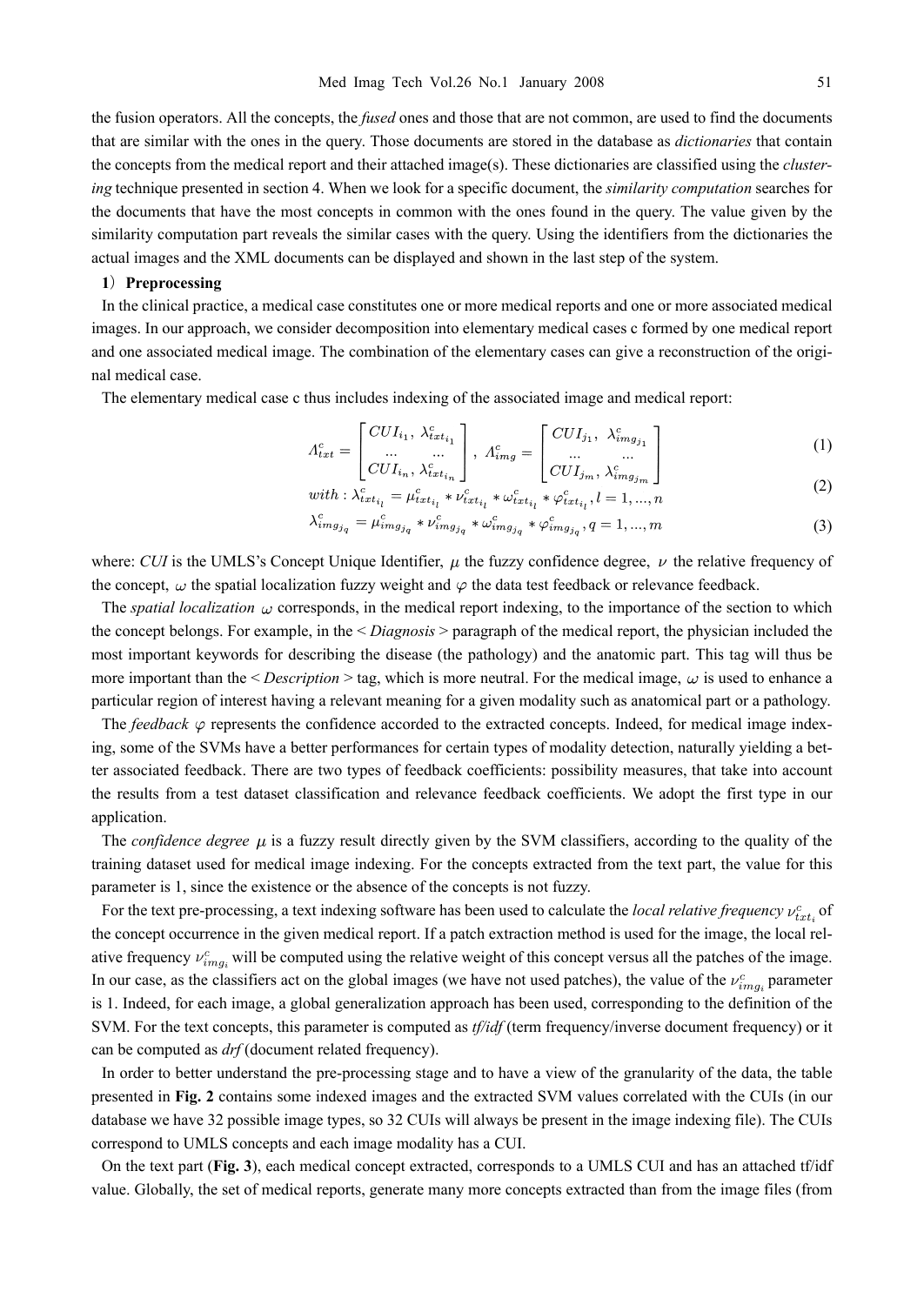the MIR<sup>\*9</sup> database, the smallest, we had 56,000 CUIs). Each medical report (from the 50,000 cases of the CLEF Database) generates an average of about 50 UMLS CUIs. For each medical report, there can be one or more image(s) attached; a medical report along with its attached image(s) is called a "case". The medical cases from our database look like the example in **Fig. 4**. In this case, for the XML file the four images correspond to it. The Figure represents the indexed images and medical reports in the way they are used as input into our system.

### **2**)**Data alignment**

After data preprocessing an alignment is necessary in order to balance the influence of each component media (text and image) in the final result. We propose the use of the medium feedback given by Interpolated Recall – Precision Averages ( $rp_{txt}$  and  $rp_{img}$ ) obtained on partial media (text respectively image) retrieval:

$$
A_{txt} = A_{txt} \alpha_{txt} \ and \ A_{img} = A_{img} \alpha_{img}
$$
\n(4)

where:

$$
\frac{\alpha_{txt}}{\alpha_{img}} = \frac{avg_{img} \cdot rp_{txt}}{avg_{txt} \cdot rp_{img}} \tag{5}
$$

The alignment method based on the partial media retrieval feedback aims at balancing the two datasets depending on their individual retrieval (recall and precision) performances. As far as we know, this idea is a new and a generic method that can considerably increase the quality of the retrieval. In section 6, we will introduce our results and conclusion about this important topic (see **Fig. 6**).

#### **3**)**Fusion Approach**

There are several fusion methods in literature, depending on the data that is provided and on the final purpose of the fusion. Different classification criteria have been proposed, from the point of view of the nature of the data and respectively from the data quality.

#### **Low, Intermediate and High Level**

- *Low level fusion data fusion* takes several sources of data and combines them into a new data row, more informative or more synthetic than any of the original ones〔13〕;
- *Intermediate level fusion feature-level fusion* combines various features. It can be used to fuse the features or to find significant features among the ones extracted in a row of data. Methods for this type of fusion include *Principal Component Analysis* (*PCA*), *Multi-layer Perceptrons* (*MLP*), *etc*.

| Image | Image ID         | Concept (CUI) 1                                                                    | Concept (CUI) 2                                                                 | Concept (CUI) 3                                                                           | Concept (CUI) 4                                                                     |
|-------|------------------|------------------------------------------------------------------------------------|---------------------------------------------------------------------------------|-------------------------------------------------------------------------------------------|-------------------------------------------------------------------------------------|
|       | $Image17_1$ .jpg | <cui <br="" id="C0202823">val="0.305981" /&gt;<br/>computed tomography chest</cui> | <cui <br="" id="C0412675">val="0.095539" /&gt;<br/>mri brain sagital</cui>      | <cui <br="" id="C0332577">val="0.08564501" /&gt;<br/>spect ql</cui>                       | <cui <br="" id="C0039985">val="0.059027" /&gt;<br/>radiography thoracic</cui>       |
|       | Image17_2.jpg    | <cui <br="" id="C0202823">val="0.232841" /&gt;<br/>computed tomography chest</cui> | <cui <br="" id="C0412675">val="0.1079" /&gt;<br/>mri brain sagital</cui>        | <cui <br="" id="C0412620">val="0.103798" /&gt;<br/>computed tomography abdo<br/>men</cui> | <cui <br="" id="C0332577">val="0.080665" /&gt;<br/>spect ql</cui>                   |
|       | Image18_1.jpg    | <cui <br="" id="C0026018">val="0.402408" /&gt;<br/>microscopy</cui>                | <cui <br="" id="C0431056">val="0.141135" /&gt;<br/>photography_of_patient</cui> | <cui <br="" id="C0522507">val="0.121201" /&gt;<br/>ophtalmoscopy color</cui>              | <cui <br="" id="C0029090">val="0.074075" /&gt;<br/>ophtalmoscopy color</cui>        |
|       | Image18_2.jpg    | <cui <br="" id="C0026018">val="0.497754" /&gt;<br/>microscopy</cui>                | <cui <br="" id="C0522507">val="0.10837" /&gt;<br/>ophtalmoscopy color</cui>     | <cui <br="" id="C0014245">val="0.100651" /&gt;<br/>endoscopy</cui>                        | <cui <br="" id="C0200720">val="0.087817" /&gt;<br/>photography_of_gross_organ</cui> |

**Fig. 2** Example of indexed query images with some UMLS's Concept Unique Identifiers (CUI) extracted.

| Text (medical report)                                                                                                                                                                                                                                                                                                    | <b>Images</b><br>corresponding<br>to the report | Concept (CUI)                                                                  |                                                                                               | Concept (CUI) 2 Concept (CUI) 3 Concept (CUI) 4                                       |                                                                                                       |
|--------------------------------------------------------------------------------------------------------------------------------------------------------------------------------------------------------------------------------------------------------------------------------------------------------------------------|-------------------------------------------------|--------------------------------------------------------------------------------|-----------------------------------------------------------------------------------------------|---------------------------------------------------------------------------------------|-------------------------------------------------------------------------------------------------------|
| $10D$<br><num>11</num><br><en-desc>Show me abdominal CT images of an aortic aneurysm.</en-desc><br><de-desc>Zeige mir CT Bilder des Abdomens mit einem Aneurismus der Aorta</de-desc><br><fr-desc>Montre-moi des CTs abdominaux d'un anevrisme aortique.</fr-desc><br>                                                   | $Image17_1$ .jpg<br>$Image17_2$ .jpg            | <cui<br>id="C0340629"<br/>val="0.5172397<br/><math>\rightarrow</math></cui<br> | <cui<br>id="C0003486"<br/>val="0.5028841<br/>"<br/>Aortic aneurvsm   Aortic aneurvsm</cui<br> | <cui<br>id="C0002940"<br/>val="0.3578027<br/>۰/۵<br/>aneurvsm</cui<br>                | <cui<br>id="C0011923"<br/>val="0.3213902<br/><math>"</math> /&gt;<br/>Diagnostic<br/>Imaging</cui<br> |
| <top><br/><num>13</num><br/><en-desc>Show me blood smears that include polymorphonuclear neutrophils.</en-desc><br/><de-desc>Zeige mir Blutabstriche mit polymorphonuklearer Neutrophils.</de-desc><br/><fr-desc>Montre-moi des echantillons de sang incluant des neutophiles polymorphonucleaires.</fr-desc><br/></top> | Image 18_1.jpg<br>$Image18_2$ .jpg              | <cui<br>id="C0444186"<br/>val="0.6417224<br/>٠١,<br/>Smear test</cui<br>       | <cui<br>id="C0027950"<br/>val="0.4761466<br/><math>\sim</math> /&gt;<br/>neutrophil</cui<br>  | <cui<br>id="C0332257"<br/>val="0.3614711<br/><math>\sim</math><br/>Includina</cui<br> | <cui<br>id="C0005768"<br/>val="0.3397982<br/><math>"</math> /&gt;<br/>In Blood</cui<br>               |

**Fig. 3** Example of indexed medical query text.

\*9 gamma.wustl.edu/home.html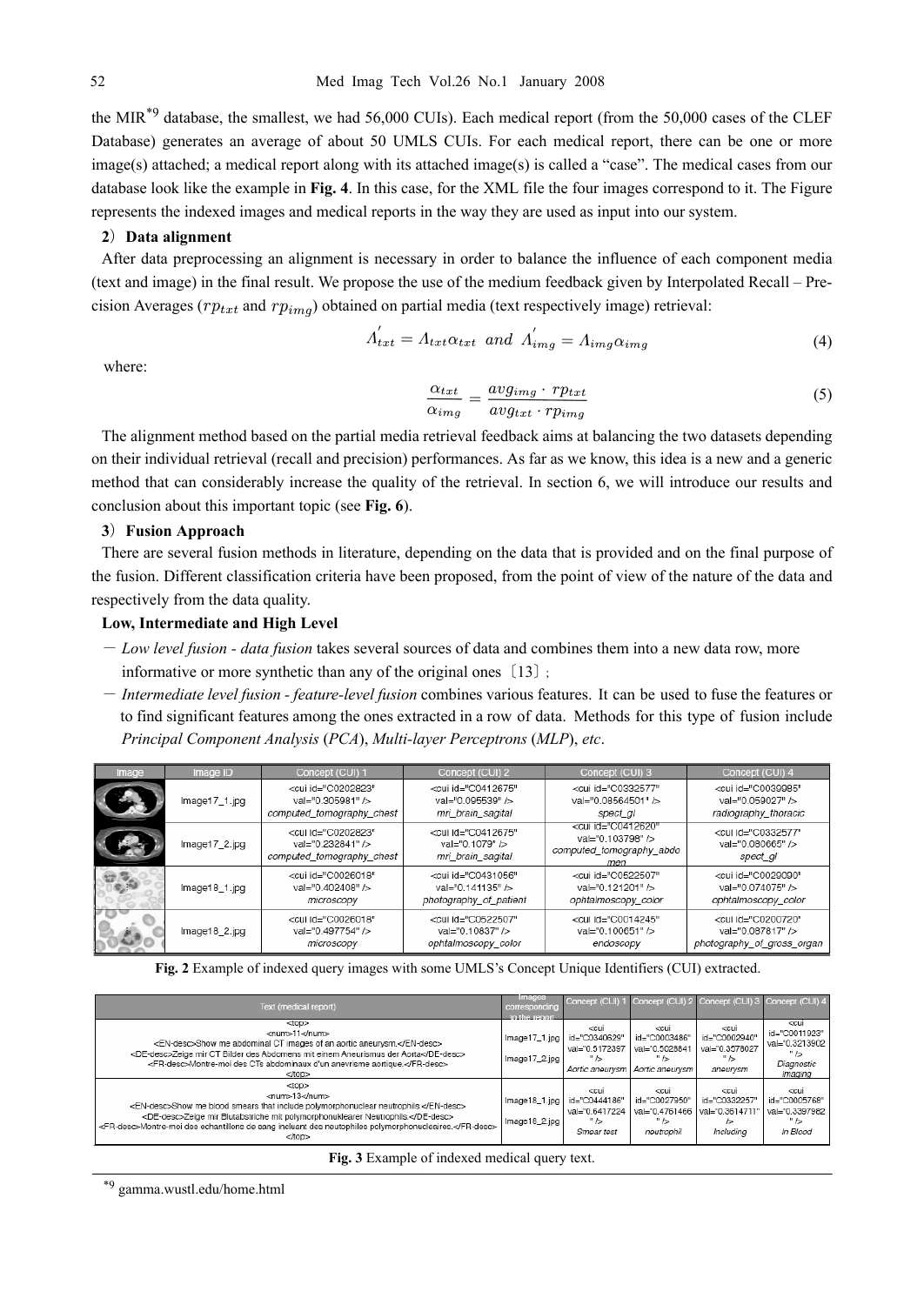| Images                                                                                                                                                                                                                                                                                                                                                                                                                                                                                                                                                                                                                                                                                                                                                                                                                                                                                                                                                                                                                                                                                                                                                                                                                                                                                                                               | Text                                                                                                                                                                                                                                                                                                                                                                                                                                                                                                                                                                                                                                                                                                                                                                                                                                                                                                                                                                                                                                                                                           |  |  |
|--------------------------------------------------------------------------------------------------------------------------------------------------------------------------------------------------------------------------------------------------------------------------------------------------------------------------------------------------------------------------------------------------------------------------------------------------------------------------------------------------------------------------------------------------------------------------------------------------------------------------------------------------------------------------------------------------------------------------------------------------------------------------------------------------------------------------------------------------------------------------------------------------------------------------------------------------------------------------------------------------------------------------------------------------------------------------------------------------------------------------------------------------------------------------------------------------------------------------------------------------------------------------------------------------------------------------------------|------------------------------------------------------------------------------------------------------------------------------------------------------------------------------------------------------------------------------------------------------------------------------------------------------------------------------------------------------------------------------------------------------------------------------------------------------------------------------------------------------------------------------------------------------------------------------------------------------------------------------------------------------------------------------------------------------------------------------------------------------------------------------------------------------------------------------------------------------------------------------------------------------------------------------------------------------------------------------------------------------------------------------------------------------------------------------------------------|--|--|
|                                                                                                                                                                                                                                                                                                                                                                                                                                                                                                                                                                                                                                                                                                                                                                                                                                                                                                                                                                                                                                                                                                                                                                                                                                                                                                                                      | <casimage case=""><br/>dD<br/>3384<br/>⊲/ID&gt;<br/><description><br/>The chest X-ray shows a left retroclavicular opacity. On CT images, a ground glass infiltrate surrounding the round opacity is suggestive of<br/>invasive aspergillosis (lhaloO sign). CT1 shows a substantial nodular alveolar infiltrate with a peripheral anterior air crescent. The diagnosis<br/>was established by transbronchial biopsy. CT2, taken after 6 months of antifungal treatment, shows a residual pulmonary cavity with thickened<br/>walls. Radiological progression is slow, and in this case favourable, with near-complete regression of the cavity 9 months later (CT3).<br/></description><br/><diagnosis><br/>Invasive pulmonary aspergillosis<br/></diagnosis><br/><clinicalpresentation><br/>Immunocompromised female patient who received an allogenic bone marrow transplantation for acute myeloid leukaemia.<br/></clinicalpresentation><br/><kevwords><br/>Aspercillus; pulmonary parasitosis; immunosuppression<br/><br/><anatomy><br/>Thorax<br/></anatomy><br/></kevwords></casimage> |  |  |
| <img <br="" id="CASImage/Images/13332.jpg"/> <img <br="" id="CASImage/Images/13333.jpg"/> $size="32"$<br>$size="32"$<br><br>cui id="C0039985" val="0.452688"<br><cui <br="" id="C0202823" val="0.389464">concept = Chest X-ray/&gt;<br/><math>connect = Chast CT \rightarrow</math><br/><br>cui id="C0203244" val="0.040931"<br/><cui <br="" id="C0412675" val="0.058675">concept = Radiography of hand/&gt;<br/>concept = MRI brain procedure/&gt;<br/><br>cui id="C0412675" val="0.057503"<br/><cui <br="" id="C0034606" val="0.064893">concept = MRI brain procedure/&gt;<br/>concept = Radionuclide Imaging/&gt;<br/><br><br/><img <br="" id="CASImage/Images/13334.jpg"/><ima <br="" id="CASImage/Images/13335.jpg"><math>size="32"</math><br/><math>size="32"</math><br/><br/>cui id="C0202823" val="0.421204"<br/><cui <br="" id="C0002978" val="0.076392">concept = Chest CT/&gt;<br/><math>concept = anaiogram/&gt;</math><br/><br>cui id="C0202823" val="0.366716"<br/><br/>cui id="C0412675" val="0.057621"<br/>concept = MRI brain procedure/&gt;<br><math>connect = Chapter CTA</math><br/><br>cui id="C0041618" val="0.06277"<br/><br/>cui id="C0412675" val="0.065915"<br/>concept = Ultrasonography/&gt;<br>concept = MRI brain procedure/&gt;<br/></br></br></br></br></cui></ima></br></cui></br></cui></br></cui> | <text id="3384" size="173"><br/><cui agents="" concept="Antifungal" id="C0003308" val="0.1003642"></cui><br/><cui concept="Aspergillosis/" id="C0004030" val="0.1612851"><br/><cui concept="Aspergillus/" id="C0004034" val="0.1540825"><br/><br/>cui id="C0019682" val="0.119441" concept = HIV/&gt;<br/><oui concept="Expressed" id="C0600510" sequence="" tags="" val="0.1412456"></oui><br/><cui cavity="" concept="Lung" id="C0878624" val="0.1003642"></cui><br/>chext&gt;</cui></cui></text>                                                                                                                                                                                                                                                                                                                                                                                                                                                                                                                                                                                            |  |  |

**Fig. 4** Example of a medical case and its indexed values.

- *High level - decision fusion* combines decisions coming from several experts. The experts can also return a confidence degree. These methods include *voting methods, statistical methods, fuzzy logic methods*.

**Probabilistic, Fuzzy and Evidence-Based Fusions**. These types of fusion are used for decision making when the information is imprecise, uncertain or incomplete. Data fusion imposes in general three major tasks: sensor registration/data gathering, data association and data combination.

Typical association techniques include nearest neighbor search (which selects the closest item), probabilistic data association (which selects a set of candidates with confidence weights) and multiple hypothesis (association decision making is postponed until enough evidences are collected).

The *Probabilistic*, *Fuzzy* and *Evidence Based* fusion techniques have their own operators, depending on the data provided and on their features, as well as on the purpose of the fusion.

In our approach we consider the *Context Independent Constant Behavior* (*CICB*)〔14〕 operators. Since they are stable, we do not need the contextual information or external information.

If we refer to operators as disjunctive and conjunctive, then the conjunctive operators create a consensus between the data, giving more confidence to the source which has the smallest measure. This kind of operators searches for a simultaneous satisfaction of the criteria. The disjunctive operator increases the confidence in the source with the most certain measure, or the one with the biggest value. A compromise operator provides global measure, intermediating between the partial measures given by the sensors. Redundancy can be overcome by fuzzy operators.

Wald [15] suggests that Dempster-Shafer has the best performance in the decision fusion, the last level of fusion. The highest level of fusion has a decision as the result, whereas our level of fusion, the intermediate level, has feature fusion as a result. We use the operators represented in **Table 1**, where the x and y values represent the computed Λ values from equation 4 for the text, respectively the image extracted concepts. The first two types of operators are included in the fuzzy algebra and the reason for choosing these operators is given in the third column. The mean operator and the symmetrical sums represent the probabilistic approach.

The Mean Average Precision (MAP) presented in **Table 1** represents the value of the relevance given to the documents retrieved by the system:

$$
MAP = N^{-1} \sum_{i=1}^{N} q_i
$$
\n
$$
(6)
$$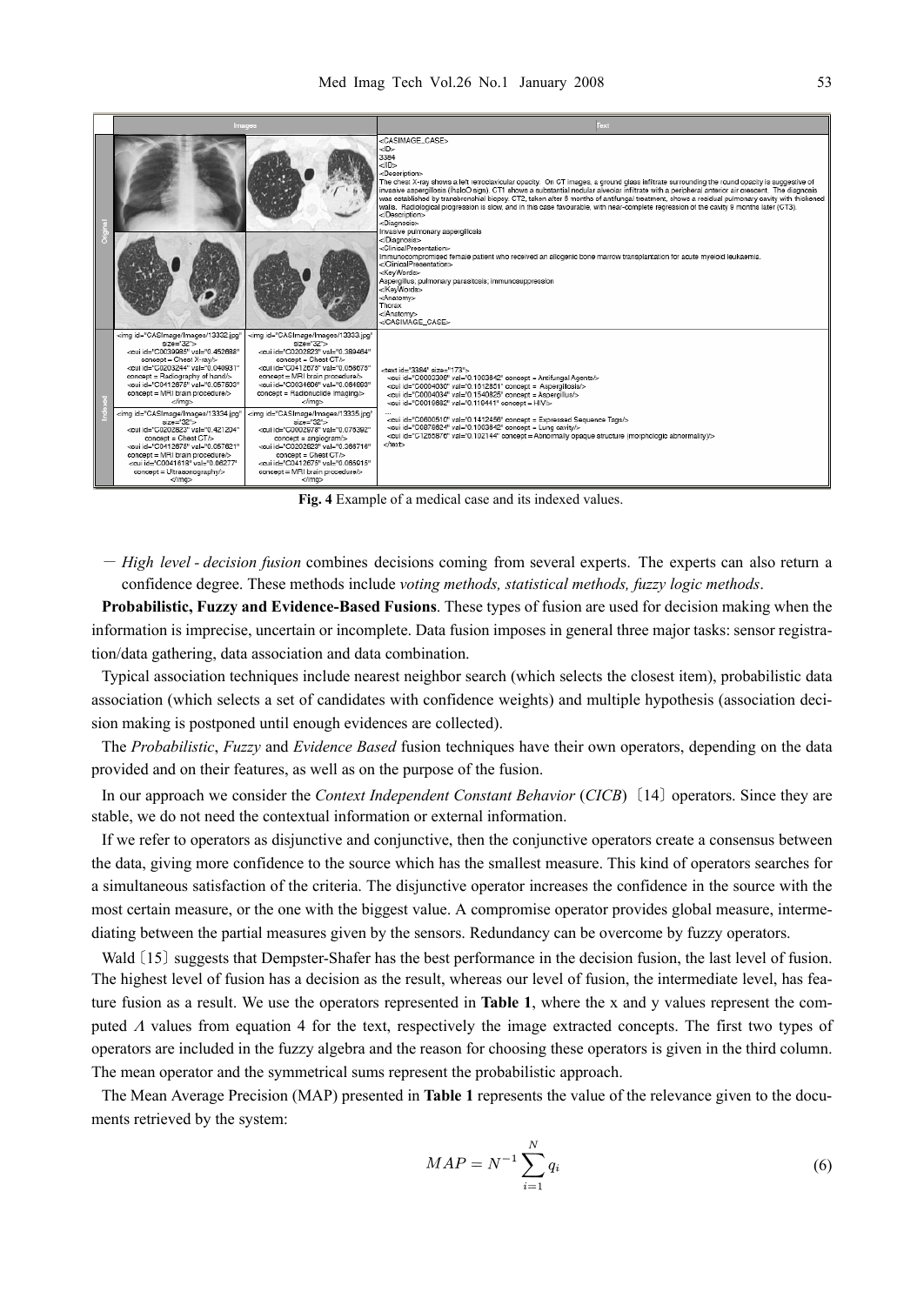| Operators type   | Operators      | Reason                            | MAP(CLEF) MAP(PEIR) |        |
|------------------|----------------|-----------------------------------|---------------------|--------|
| T-conorms        | max(x,y)       | the smallest T-conorm             | 25.54%              | 27.17% |
|                  | $min(1, x+y)$  | saturation as soon as $(x+y) > 1$ | 25.59%              | 27.28% |
| T-norms          | min(x,y)       | the biggest T-norm                | 23.66%              | 25.65% |
|                  | $max(0,x+y-1)$ | not discriminant                  | 23.60%              | 26.08% |
|                  |                | favour class                      |                     |        |
| mean             | $(x+y)/2$      | with highest confidence           | 24.89%              | 26.60% |
|                  |                | biggest value for decision        |                     |        |
| symmetrical sums | $\sigma_0$     | associative                       | 23.54%              | 25.31% |

**Table 1** Selected fusion operators.

where N represents the number of queries and  $q_i$  represents the average precision score for the  $i-th$  query. Its value gives us the relevance of the retrieved documents.

#### **4. Clustering**

Due to the size of real medical image databases in a hospital, the performance of the retrieval process is far from real time. In our experiments, even for only 50,000 images and despite using advanced data structures, the retrieval time is about 30 seconds per query. The challenge is then to work with much more important datasets (like those existing actually in the main hospitals) reaching response-times close to real-time (at least less than 30 seconds, the classical Google failure threshold).

An interesting way to achieve this goal is to use clustering methods at the semantic level to create meaningful data-subsets. This method is able to decrease the search time by avoiding the scanning of the whole database for each query. Another interesting added value of the clustering in our study, is the semantic clustering, i.e., the possibility to have a latent meaning associated to the clusters generated.

One of the most well-known clustering technique is the k-means. The instability of ordinary k-means technique, linked to the choice of the k cluster centers that are randomly initialized, can be solved by the Fuzzy Min-Max (FMM) technique  $[16 \sim 18]$ .

In this study, we explore the use of this FMM technique to determine and initialize the k-centers in an iterative way. During this initialization phase, n-dimensional hyper-cubes are created. These hyper-cubes are limited by the maximal and minimal coordinates of each hyper-cube points. A membership degree of a point for each hyper-cube is defined as follows:

$$
H_j(x, v_j, u_j) = \frac{1}{n} \sum_{i=1}^n \left[ 1 - f(x_i - u_{ji}) - f(v_{ji} - x_i) \right] \cdot where f(x) = \begin{cases} 1, & x > \eta \\ x/\eta, & if 0 < x \le \eta \\ 0, & x \le 0. \end{cases}
$$
(7)

with:

 $H_i$  the membership degree of the point x to the hyper-cube j. This membership degree belongs to [0,1];  $x_i$  the dimension of the input vector x;

 $u_{ji}$ ,  $v_{ji}$  the maximal and minimal value of the  $i^{th}$  dimension for the  $j^{th}$  hyper-cube.

The  $\eta$  parameter is called the sensitivity of each hyper-cube. This parameter determines the decreasing of the membership degree  $H_i$  (Equation 7) of a point according to its distance from the  $j<sup>th</sup>$  hyper-cube. The authors of this algorithm do not give a formal way to determine the sensitivity  $\eta$ . The only criterion is to minimize the overlap between hyper-cubes (small values of η). To respect this criterion we propose to calculate the value of the parameter  $\eta$  using:

$$
\eta = \min_{i} \frac{\max(x_j)_i - \min_{x_j \in \chi} (x_j)_i}{2 \times (N-1)}
$$
(8)

with:

 $x_{j,i}$  the dimension of the input vector  $x_j$  of the cluster  $\chi$ ;

*N* the number of points of the cluster  $\chi$ .

The Fuzzy Min-Max algorithm has three phases: the expansion of hyper-cubes, overlap test and contraction of hyper-cubes: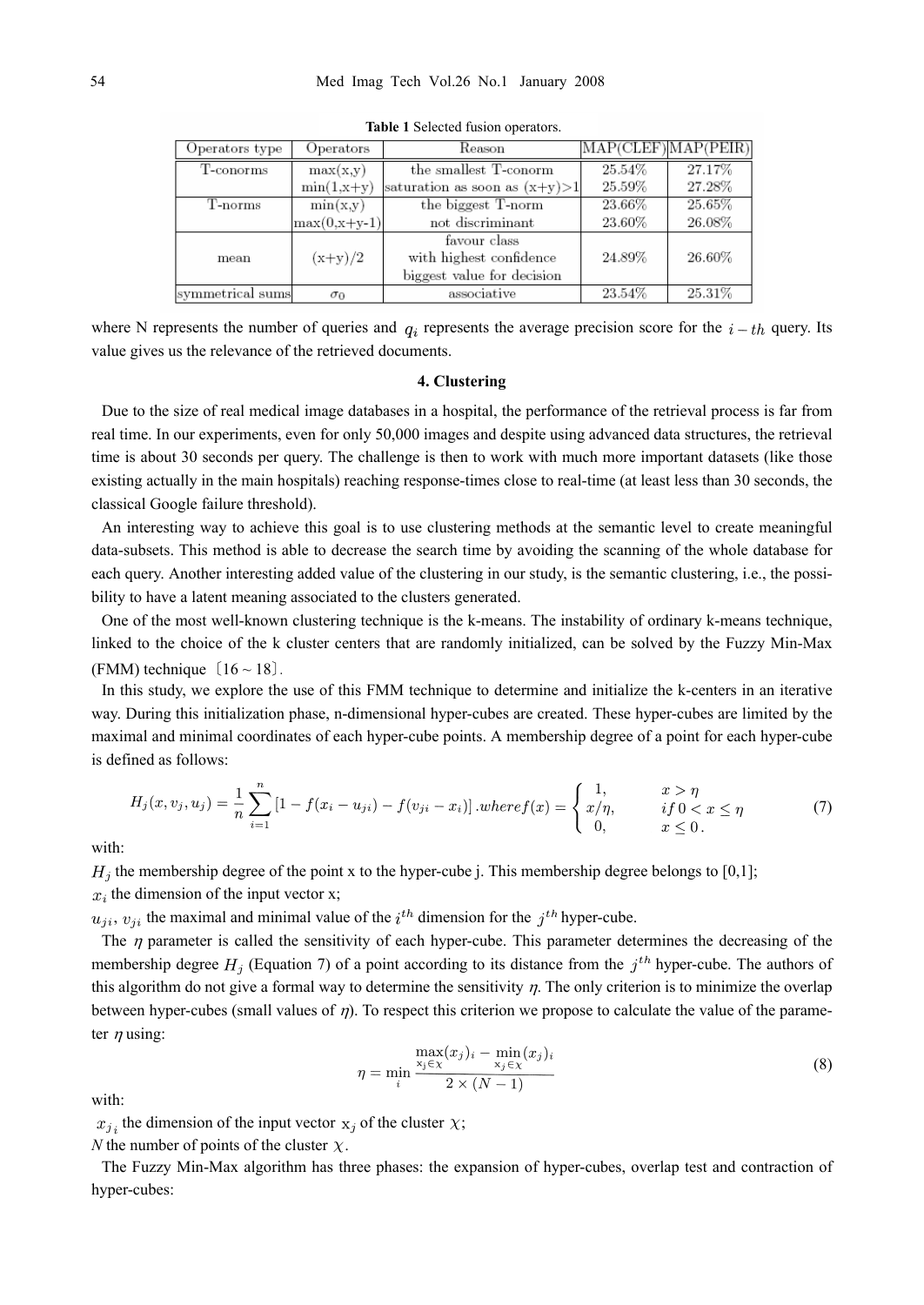

**Fig. 5** Study on the inuence of the θ parameter on FMM algorithm for PEIR (CLEF) database. (a) Number of hypercubes depending on the  $\theta$  parameter. (b) MAP on the  $\theta$  parameter.

- initialization of the maximum and minimum points of the first hyper-cube with the first presented point;
- $-$  computation of the membership degree of each input point by Equation 7;
- $-$  expansion of the hyper-cube having the highest membership degree is done according to:

$$
\sum_{i=1}^{n} \left( \max(u_{ji}, x_i) - \min(v_{ji}, x_i) \right) \leq n\theta \tag{9}
$$

Where  $\theta$  represents a parameter of the algorithm which controls the creation of new hyper-cubes.

 $-$  if no hyper-cube can be expanded (condition of Equation 9 is not satisfied), a new hyper-cube containing the new input data will be generated.

In order to find the optimal value for the parameter  $\theta$ , we test (**Fig. 5**(a)) several configurations with respect to reasonable clustering time. This parameter is very important as it influences indirectly the retrieval values as shown in **Fig. 5**(b). Tuning this parameter is essential as it balances the clusters. The precision of the final clusters influences the retrieval result. Thus, the parameter  $\theta$  represents the equilibrium between retrieval precision/recall and computation time. Our tests have revealed an achievement of 20 seconds/query, on CLEF database. This reduction in query processing time obviously comes with a compromise in recall/precision performance.

The clustering of the fused database is done off-line, inducing an increase in the on-line retrieval performance. We compute the similarity only on the relevant clusters (H>0).

#### **5. Retrieval**

The fused data is used in the retrieval process. The most frequently used similarity function is the KNN (K Nearest Neighbor)〔19〕. The similarity degree can be computed in various manners.

In〔20〕, we summarize the similarity functions most relevant to our study. The Cosine, Jaccard and Dice similarity functions are often used for text documents since they are based on tf/idf. After fusion, the meaning of indexes has evolved. It is interesting to use the co-occurrence since it also includes the distance factor. Note that the VSM function applies to pseudo-documents. In our case, the fused image and text information could be considered as a kind of pseudo-document, but the vector must contain all the possible combinations of items. We consider also consider the distance-based similarities, used for image similarity, where the Quadratic form and the Mahalanobis distance take into account the similar pairs of bins.

We introduce a new similarity function (**Table 2**), called Fuzzy Similarity Function (FSF), a mixed similarity function based on the fuzzy operators *max* and +. The global confidence degree obtained by applying this similarity function takes into account the union of the most optimistic confidence degree for image and text common concepts.

$$
sim_{FSF}(\lambda_q, \lambda_d) = \sum_{t \in q \cap d} A \cdot max(\lambda_{q,t}, \lambda_{d,t})
$$
\n(10)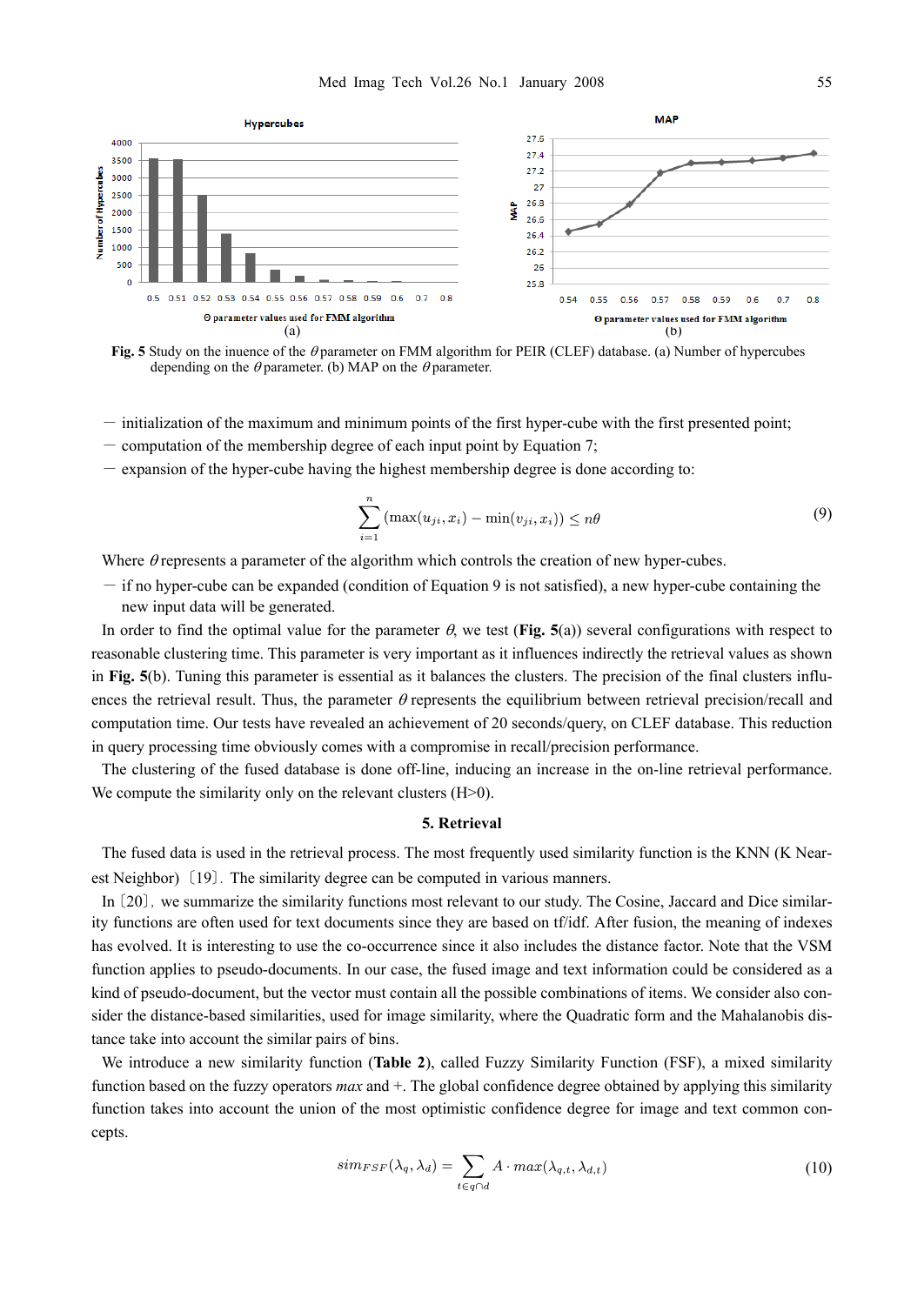| Similarity measure                         | MAP(CLEF) |
|--------------------------------------------|-----------|
| Cosine -used for document retrieval        | $18.53\%$ |
| Dice - used for document retrieval         | 17.17%    |
| VSM - used for pseudo-documents            | 15.59%    |
| FSF - takes into account the similar items | 25.32%    |

**Table 2** Similarities measures used.

where A is the similarity matrix of feature vectors, being the result of the  $\cap$  operator on the CUIs extracted from the text and the image files (for the common CUIs from the query and the medical case the value in the matrix is 1, for the rest is 0). The  $\lambda$  values are computed using equation 1. The  $\lambda_q$  and  $\lambda_d$  are respectively the  $\lambda$  values for the query and the compared document from the database.

In our study, we apply a selection of similarities measures represented in **Table 2** in the final step of our fusion for searching in the database for the similar documents, depending on the concepts extracted from the database. The similarity formulas from this table have been applied for the fused values from the concepts from a document inside the database and the query document. It must be stated that a document in this case represents the concepts from the text and the image that have been fused and are stored as dictionaries. The aim of these formulas is to find the documents that have the most concepts in common with the query document, giving a higher similarity degree such that they are retrieved in a correct order.

#### **6. Results on CLEF medical image retrieval benchmark**

Our approach is developed using the  $CLEF<sup>*10</sup>$  medical image collection and tested with the Cross Language Image Retrieval track. This database contains four public datasets (CASImage, MIR, PathoPic, PEIR<sup>\*11</sup>) that contain 50,000 medical images with associated medical reports in three different languages. Some of the tests are deployed also on PEIR database only (33,000 images), in order to enhance our contribution on homogeneous databases.

In the pre-processing phase we conducted a comparative study on the  $\omega$  (spatial localization fuzzy weight) and  $\varphi$ (data test feedback or relevance feedback) parameters, using small variations around a theoretically suitable structure, composed by the *sum* fusion operator (simple, commutative, associative and balanced technique) and the Fuzzy Similarity Function (FSF) for the similarity.

We compute the Mean Average Precision (MAP) of the retrieval on PEIR database from CLEF 2006 medical image retrieval benchmark, using different  $(rp)$  values from 0.00 to 0.60 (i.e, precisions corresponding to 60% of relevant cases retrieved) and we obtained the results presented in **Fig. 6**. The best alignment configuration corresponds to the precision associated to 30% of the relevant cases retrieved ( $rp = 0.30$ ). This experimental result indicates that 30% of the component media constitutes a pertinent subspace to design an optimum fusion configuration. The results using the probabilistic and fuzzy fusion techniques are presented in the last column of **Table 1**. The evidence-based techniques were not used because they are more appropriate for the decision-based fusion. From our experiment, we can deduce that the T-norms performs the best on CLEF 2006 queries/database.

We compare classical retrieval functions (Cosine, Dice, VSM) with the FSF. The obtained results are presented in the last column of **Table 2**, revealing the effectiveness of the FSF. Comparative results with other mixed automatic CBMIR approaches recorded in CLEF 2006 medical image retrieval track are given in **Table 3**. Without using any filtering (which is the case of the first one), our method has the second best performance, where the first uses a mixed approach with a multiple filtering technique. Considering that the tests on the automatic text retrieval are around 22,55% in MAP and the automatic image retrieval around 6,41% in MAP for the same indexes, the fusion applied here is effective since it gives a result greater than the sum of image and text partial retrieval results. The main screen-shots of the fusion prototype built for this purpose is represented in the **Fig. 7**.

<sup>\*10</sup> CLEF - Cross Language Evaluation Forum – www.clef-campaign.org/ \*11 www.casimage.com, gamma.wustl.edu/home.html, alf3.urz.unibas.ch/pathopic/intro.html, peir.path.uab.edu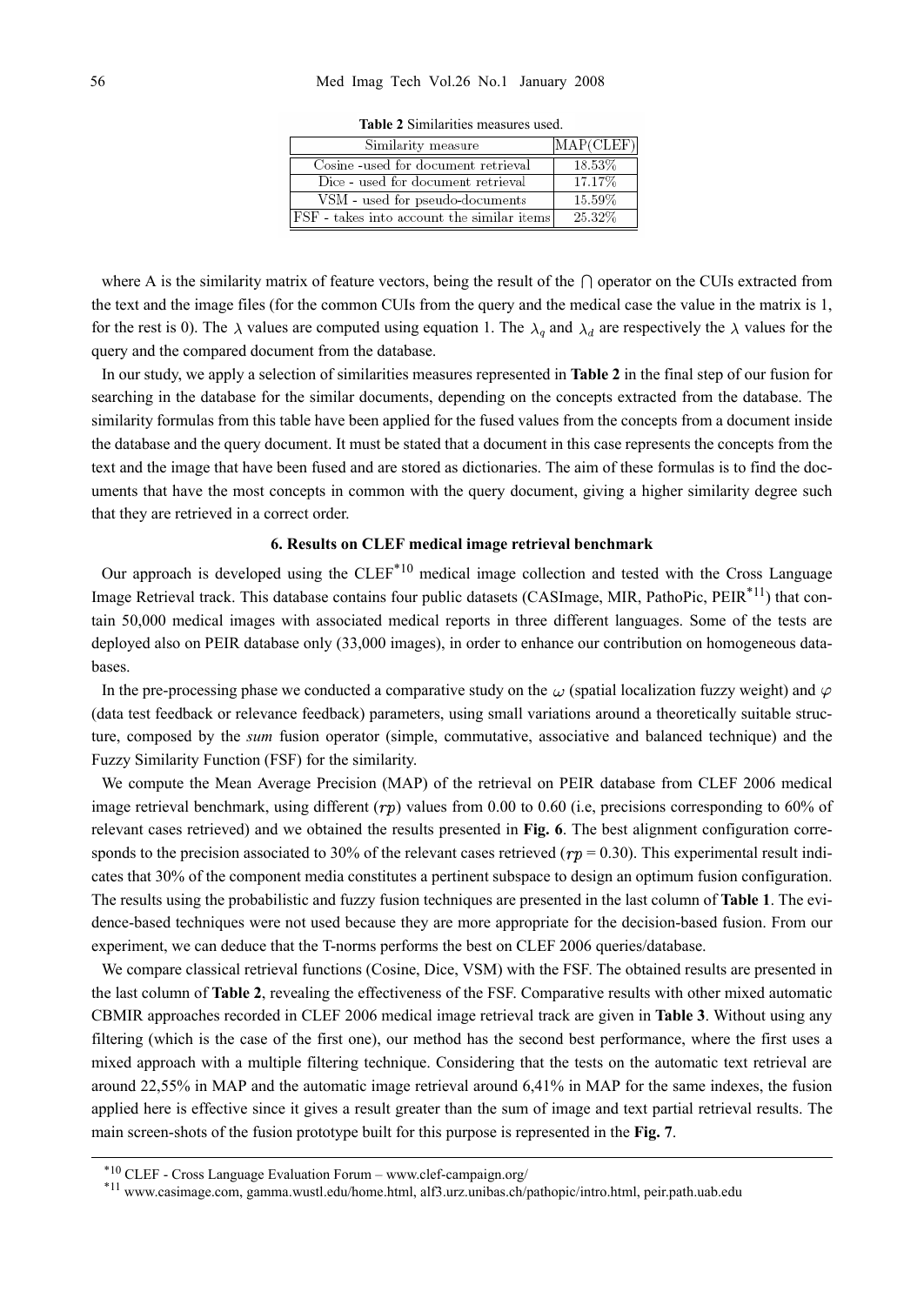

**Fig. 6** MAP for different partial Interpolated recall - precision averages. Study for PEIR database.



**Fig. 7** Interface of a fusion CBMIR prototype illustrating the query top 12 responses with the focus on the medical image.

| Run                     |       | MAP $[\%]$ R-prec $[\%]$ |
|-------------------------|-------|--------------------------|
| IPAL-IPAL_Cpt_Im.eval   | 30.95 | 34.59                    |
| Fusion on PEIR database | 29.91 | 31.68                    |
| Fusion on CLEF database | 25.59 | 29.65                    |
| $UB-UBmedVT2$ .eval     | 20.27 | 22.25                    |
| RWTHi6-EnFrGePatches    | 16.96 | 20.78                    |

#### **7. Conclusion**

Dubois and Prade〔21〕showed that multimedia data features are often characterized by the lack of standard structure, heterogeneity of formats, self describing information, inadequacy of textual descriptions, multiplicity of data types and source database, spatial and temporal characteristics. Consequently, all fusions methods still remain strongly related to the accuracy and the structure of the initial input data.

Nevertheless, the richness of the UMLS metathesaurus and the results on CLEF medical image retrieval benchmark open interesting perspectives for future developments related to semantic clustering and query expansion to improve the robustness, efficiency and effectiveness of medical image retrieval systems.

Our first results in the clustering of the fused indexes represent an interesting idea for the future, as it reveals opportunities to improve the computation time/accuracy rate. The clustering applied in the semantic frame also has potential applications to medical multimedia data mining.

The global performances are obviously improved for an homogeneous database (i.e. PEIR versus CLEF - see **Table 3**). A similar conclusion can be extended for the clustering results (MAP 25.59% after clustering on CLEF and MAP 27.23% after clustering on PEIR). This highlights again the importance of the initial input data structure; the more specialized and homogeneous the database, the more efficient the retrieval.